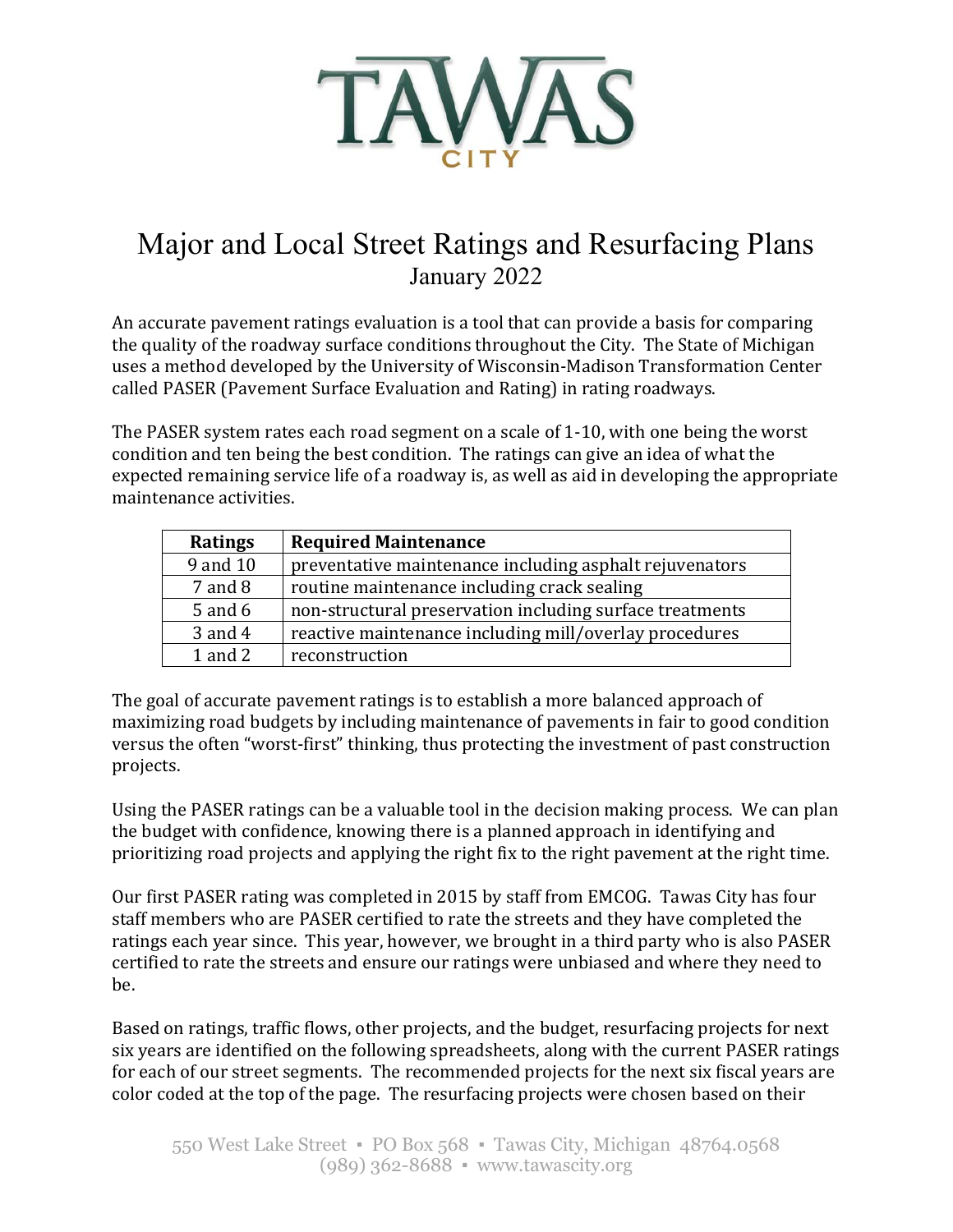City of Tawas City Major and Local Street Ratings and Resurfacing Plans January 2022 page 2

current ratings and/or scheduled projects. Each street segment has an estimated price to crush and shape the streets and the prices are based on a quote we received from Bolen Asphalt Paving with an anticipated 3% increase each year; if any of the segments can be paved with an overlay, the price will be less. The bottom line totals for the years include curbing at the intersections, as has been the practice when we've resurfaced with recent projects. You may notice that there are several fiscal years with projects identified that are not included in the totals for those years. They are included in the plan because they will be resurfaced that year; however they coincide with projects identified in other capital improvement plans (e.g., water, sewer, bridges, or drainage) and will not be paid with the funds that are allocated for street paving. For example, on the Major Street Resurfacing Plan, the figures for Ninth Avenue in the 2026-27 fiscal year are not bold and are not included in the totals at the bottom; instead that resurfacing will be included with a water project and will be paid out of the Water Fund.

The colors on the spreadsheets correspond with the included map that provides a visual of the streets that will be paved in the next five years. Again this year we have updated the charts that summarize the conditions of our streets based on their PASER ratings for the last seven years. We will continue to update these charts on an annual basis to help track the impact of improvements and routine maintenance on our streets.

Each year City staff will update the PASER ratings and we will continue to update the spreadsheets and always have at least a four-year plan for resurfacing to use as we develop future budgets. This plan is developed with the understanding that priorities may change as we identify other related projects or as other factors may determine, including funding. In addition to resurfacing, we will continue to conduct preventative and routine maintenance on the streets that don't require reconstruction to help prolong their lives.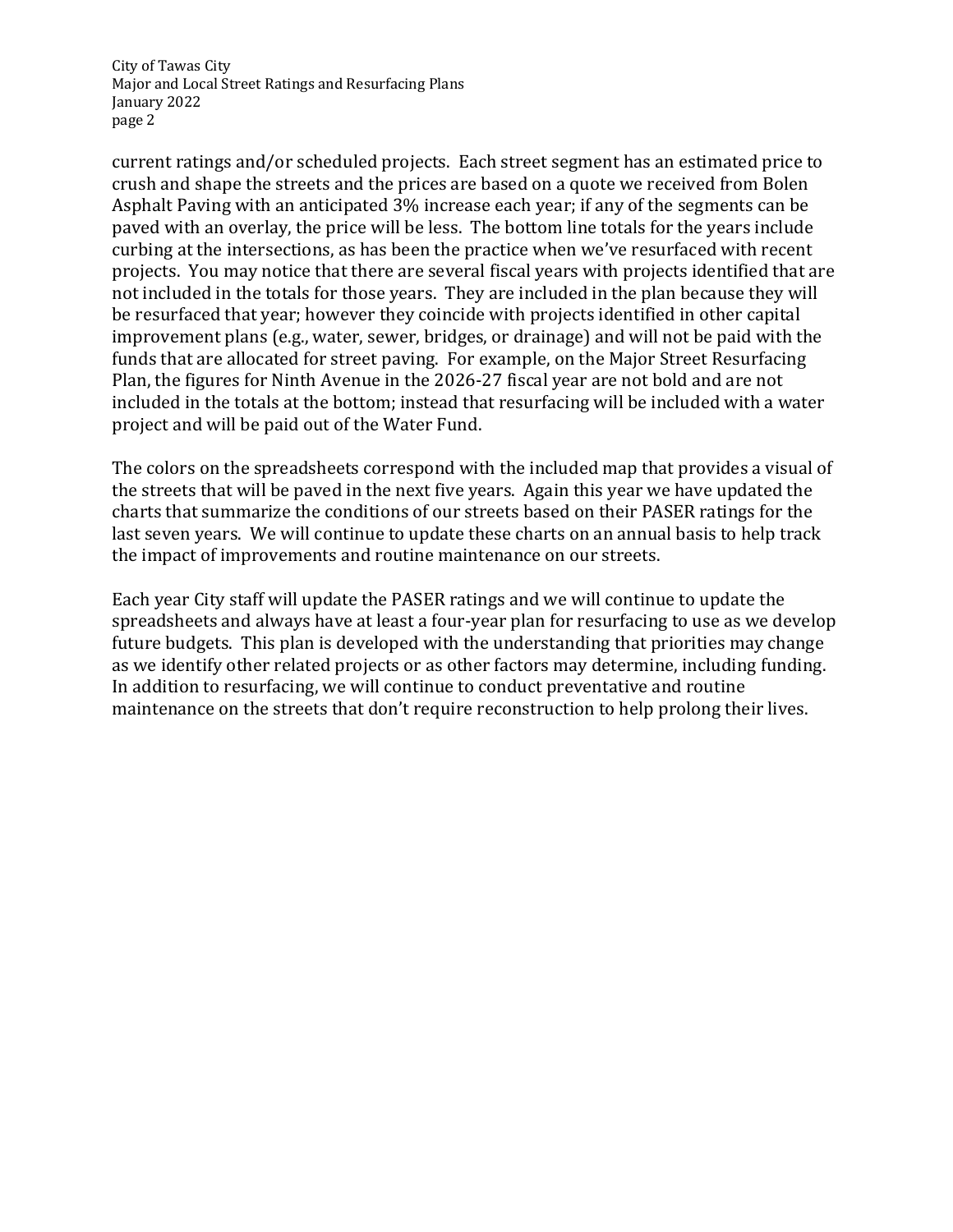## **MAJOR STREET RESURFACING PLAN**

| <b>PASER</b>   |                          |                          |                          | Length  | Width   |         |         |         |         |         |         |         |         |
|----------------|--------------------------|--------------------------|--------------------------|---------|---------|---------|---------|---------|---------|---------|---------|---------|---------|
| Rating         | <b>Street Name</b>       | From                     | To                       | in Feet | in feet | 2022-23 | 2023-24 | 2024-25 | 2025-26 | 2026-27 | 2027-28 | 2028-29 | 2029-30 |
|                |                          |                          |                          |         |         |         |         |         |         |         |         |         |         |
| 3              | 4th Street               | 10th Avenue              | 9th Avenue               | 338     | 22      | 9,206   | 9,482   | 9,767   | 10,060  | 10,362  | 10,672  | 10,993  | 11,322  |
| 3              | 4th Street               | 11th Avenue              | 10th Avenue              | 317     | 22      | 8,631   | 8,890   | 9,156   | 9,431   | 9,714   | 10,005  | 10,306  | 10,615  |
| 3              | 4th Street               | 12th Avenue              | 11th Avenue              | 333     | 22      | 9,062   | 9,334   | 9,614   | 9,903   | 10,200  | 10,506  | 10,821  | 11,145  |
| $\overline{2}$ | 4th Street               | 7th Avenue               | 6th Avenue               | 243     | 22      | 6,617   | 6,815   | 7,020   | 7,230   | 7,447   | 7,671   | 7,901   | 8,138   |
| $\overline{2}$ | 4th Street               | 8th Avenue               | 7th Avenue               | 343     | 22      | 9,350   | 9,630   | 9,919   | 10,217  | 10,523  | 10,839  | 11,164  | 11,499  |
|                |                          |                          |                          |         |         |         |         |         |         |         |         |         |         |
| $\overline{2}$ | 4th Street               | 9th Avenue               | 8th Avenue               | 348     | 22      | 9,494   | 9,779   | 10,072  | 10,374  | 10,685  | 11,006  | 11,336  | 11,676  |
| 3              | 4th Street               | city limit               | 12th Avenue              | 290     | 22      | 7,911   | 8,149   | 8,393   | 8,645   | 8,904   | 9,172   | 9,447   | 9,730   |
| $\overline{2}$ | <b>Harris Avenue</b>     | city limit               | North Street             | 37      | 30      | 1,373   | 1,010   | 1,457   | 1,500   | 1,545   | 1,592   | 1,640   | 1,689   |
| $\overline{2}$ | <b>North Street</b>      | 10th Avenue              | 9th Avenue               | 322     | 22      | 8,775   | 6,456   | 9,309   | 9,588   | 9,876   | 10,172  | 10,477  | 10,792  |
| $\overline{2}$ | <b>North Street</b>      | 11th Avenue              | 10th Avenue              | 327     | 22      | 8,918   | 6,561   | 9,462   | 9,745   | 10,038  | 10,339  | 10,649  | 10,969  |
| $\overline{2}$ | <b>North Street</b>      | 6th Avenue               | 5th Avenue               | 396     | 22      | 10,788  | 7,937   | 11,445  | 11,789  | 12,142  | 12,507  | 12,882  | 13,268  |
| $\overline{2}$ | <b>North Street</b>      | 7th Avenue               | 6th Avenue               | 338     | 22      | 9,206   | 6,773   | 9,767   | 10,060  | 10,362  | 10,672  | 10,993  | 11,322  |
| $\overline{2}$ |                          |                          |                          |         | 22      |         |         |         |         |         |         |         |         |
|                | North Street             | 8th Avenue               | 7th Avenue               | 343     |         | 9,350   | 6,879   | 9,919   | 10,217  | 10,523  | 10,839  | 11,164  | 11,499  |
| $\overline{2}$ | North Street             | 9th Avenue               | 8th Avenue               | 370     | 22      | 10,069  | 7,408   | 10,682  | 11,003  | 11,333  | 11,673  | 12,023  | 12,384  |
| $\overline{2}$ | North Street             | Harris Avenue            | Randall Street           | 132     | 22      | 3,596   | 2,646   | 3,815   | 3,930   | 4,047   | 4,169   | 4,294   | 4,423   |
| 3              | North Street             | Randall Street           | 11th Avenue              | 354     | 22      | 9,638   | 7,091   | 10,225  | 10,531  | 10,847  | 11,173  | 11,508  | 11,853  |
| $\overline{2}$ | <b>1st Street</b>        | 10th Avenue              | 9th Avenue               | 327     | 22      | 8,918   | 9,186   | 9,462   | 9,745   | 10,038  | 10,339  | 10,649  | 10,969  |
| 3              | <b>1st Street</b>        | 6th Avenue               | 5th Avenue               | 338     | 22      | 9,206   | 9,482   | 9,767   | 10,060  | 10,362  | 10,672  | 10,993  | 11,322  |
| 3              | <b>1st Street</b>        | 7th Avenue               | 6th Avenue               | 348     | 22      | 9,494   | 9,779   | 10,072  | 10,374  | 10,685  | 11,006  | 11,336  | 11,676  |
| 4              | <b>1st Street</b>        | 8th Avenue               | 7th Avenue               | 348     | 22      | 9,494   | 9,779   | 10,072  | 10,374  | 10,685  | 11,006  | 11,336  | 11,676  |
| $\overline{2}$ |                          |                          |                          | 364     | 22      |         |         |         |         |         |         |         |         |
|                | 1st Street               | 9th Avenue               | 8th Avenue               |         |         | 9,925   | 10,223  | 10,530  | 10,846  | 11,171  | 11,506  | 11,851  | 12,207  |
| 3              | <b>1st Street</b>        | Harris Avenue            | 10th Avenue              | 132     | 22      | 3,596   | 3,704   | 3,815   | 3,930   | 4,047   | 4,169   | 4,294   | 4,423   |
| 3              | 1st Street               | 1st Avenue               | Lake State Railway       | 465     | 24      | 13,809  | 14,223  | 14,650  | 15,090  | 15,542  | 16,009  | 16,489  | 16,984  |
| 3              | <b>1st Street</b>        | 2nd Avenue               | 1st Avenue               | 401     | 22      | 10,932  | 11,260  | 11,598  | 11,946  | 12,304  | 12,673  | 13,054  | 13,445  |
| 3              | <b>1st Street</b>        | 3rd Avenue               | 2nd Avenue               | 327     | 22      | 8,918   | 9,186   | 9,462   | 9,745   | 10,038  | 10,339  | 10,649  | 10,969  |
| 3              | <b>1st Street</b>        | 4th Avenue               | 3rd Avenue               | 322     | 22      | 8,775   | 9,038   | 9,309   | 9,588   | 9,876   | 10,172  | 10,477  | 10,792  |
| 3              | <b>1st Street</b>        | 5th Avenue               | 4th Avenue               | 327     | 22      | 8,918   | 9,186   | 9,462   | 9,745   | 10,038  | 10,339  | 10,649  | 10,969  |
| 3              | <b>1st Street</b>        | Lake State Railway       | Court Street             | 21      | 22      | 575     | 593     | 610     | 629     | 648     | 667     | 687     | 708     |
| 4              | 9th Avenue               | Lake State Railway       | 6th Street               | 111     | 24      | 3,295   | 3,394   | 3,496   | 3,601   | 3,709   | 3,820   | 3,935   | 4,053   |
|                |                          |                          |                          |         |         |         |         |         |         |         |         |         |         |
| $\mathbf{1}$   | 9th Avenue               | West Lake Street         | Lake State Railway       | 734     | 24      | 21,812  | 22,467  | 23,141  | 23,835  | 24,550  | 25,286  | 26,045  | 26,826  |
| 3              | 5th Avenue               | <b>Mathews Street</b>    | <b>Whittemore Street</b> | 422     | 22      | 11,508  | 11,853  | 12,208  | 12,575  | 12,952  | 13,340  | 13,741  | 14,153  |
| 3              | 5th Avenue               | Whittemore Street        | 2nd Street               | 422     | 22      | 11,508  | 11,853  | 12,208  | 12,575  | 12,952  | 13,340  | 13,741  | 14,153  |
| $\overline{2}$ | 6th Avenue               | 4th Street               | <b>Mathews Street</b>    | 496     | 24      | 14,751  | 15,193  | 15,649  | 16,118  | 16,602  | 17,100  | 17,613  | 18,141  |
| $\sqrt{4}$     | <b>Mathews Street</b>    | 5th Avenue               | Lake State Railway       | 248     | 24      | 7,375   | 7,597   | 7,825   | 8,059   | 8,301   | 8,550   | 8,807   | 9,071   |
| 4              | <b>Mathews Street</b>    | 6th Avenue               | <b>Hamilton Street</b>   | 106     | 24      | 3,138   | 3,233   | 3,330   | 3,429   | 3,532   | 3,638   | 3,747   | 3,860   |
| 4              | <b>Mathews Street</b>    | <b>Hamilton Street</b>   | 5th Avenue               | 227     | 22      | 6,185   | 6,371   | 6,562   | 6,759   | 6,962   | 7,171   | 7,386   | 7,607   |
| $\overline{2}$ | Oak Street               | East Lake Street         | Lake State Railway       | 412     | 30      | 15,300  | 15,759  | 16,232  | 16,719  | 17,220  | 17,737  | 18,269  | 18,817  |
|                |                          |                          |                          |         |         |         |         |         |         |         |         |         |         |
| 4              | Oak Street               | <b>Fir Street</b>        | Cedar Street             | 343     | 30      | 12,750  | 13,132  | 13,526  | 13,932  | 14,350  | 14,781  | 15,224  | 15,681  |
| 4              | Oak Street               | German Street            | <b>Fir Street</b>        | 301     | 30      | 11,181  | 11,516  | 11,862  | 12,217  | 12,584  | 12,962  | 13,350  | 13,751  |
| 4              | Oak Street               | Lake State Railway       | German Street            | 169     | 30      | 6,277   | 6,465   | 6,659   | 6,859   | 7,065   | 7,277   | 7,495   | 7,720   |
| 4              | <b>Whittemore Street</b> | Lake State Railway       | West Lake Street         | 444     | 24      | 13,181  | 13,577  | 13,984  | 14,404  | 14,836  | 15,281  | 15,739  | 16,212  |
| 3              | 9th Avenue               | 5th Street               | 4th Street               | 665     | 24      | 19,772  | 20,365  | 20,976  | 21,606  | 22,254  | 22,921  | 23,609  | 24,317  |
| 3              | German Street            | <b>Hemlock Street</b>    | Maple Street             | 855     | 24      | 25,421  | 26,184  | 26,970  | 27,779  | 28,612  | 29,470  | 30,354  | 31,265  |
| 4              | 2nd Street               | 7th Avenue               | 6th Avenue               | 359     | 24      | 10,671  | 10,991  | 11,321  | 11,660  | 12,010  | 12,370  | 12,741  | 13,124  |
| 4              | 9th Avenue               | 6th Street               | <b>Industrial Avenue</b> | 549     | 24      | 16,320  | 16,810  | 17,314  | 17,833  | 18,368  | 18,919  | 19,487  | 20,071  |
| 4              | German Street            | Spruce Street            | Oak Street               | 95      | 24      | 2,825   | 2,909   | 2,997   | 3,087   | 3,179   | 3,274   | 3,373   | 3,474   |
|                | Harris Avenue            |                          | 1st Street               | 285     | 30      | 10,592  | 10,910  | 11,237  | 11,574  | 11,922  | 12,279  | 12,648  | 13,027  |
|                |                          | 11th Avenue              |                          |         |         |         |         |         |         |         |         |         |         |
| 4              | Harris Avenue            | North Street             | 11th Avenue              | 612     | 30      | 22,754  | 23,436  | 24,139  | 24,864  | 25,610  | 26,378  | 27,169  | 27,984  |
| 5              | 1st Avenue               | North Street East        | <b>Spring Street</b>     | 354     | 22      | 9,638   | 9,927   | 10,225  | 10,531  | 10,847  | 11,173  | 11,508  | 11,853  |
| 5              | 1st Avenue               | <b>Spring Street</b>     | Anna Drive               | 475     | 22      | 12,946  | 13,334  | 13,734  | 14,147  | 14,571  | 15,008  | 15,458  | 15,922  |
| 5              | 1st Avenue               | Wheeler Street           | North Street East        | 327     | 22      | 8,918   | 9,186   | 9,462   | 9,745   | 10,038  | 10,339  | 10,649  | 10,969  |
| 5              | 1st Street               | Court Street             | West Lake Street         | 301     | 28      | 10,435  | 10,748  | 11,071  | 11,403  | 11,745  | 12,097  | 12,460  | 12,834  |
| 5              | 5th Avenue               | 2nd Street               | 1st Street               | 665     | 22      | 18,125  | 18,668  | 19,228  | 19,805  | 20,399  | 21,011  | 21,642  | 22,291  |
| 5              | Cedar Street             | Oak Street               | Ottawa Street            | 449     | 30      | 16,673  | 17,173  | 17,688  | 18,219  | 18,766  | 19,329  | 19,908  | 20,506  |
| 5              | Cedar Street             | Ottawa Street            | Roundhouse Avenue        | 634     | 30      | 23,538  | 24,244  | 24,972  | 25,721  | 26,493  | 27,287  | 28,106  | 28,949  |
| 5              | Cedar Street             | Roundhouse Avenue        | city limit               | 438     | 30      | 16,281  | 16,769  | 17,272  | 17,790  | 18,324  | 18,874  | 19,440  | 20,023  |
| 5              | Harris Avenue            |                          |                          | 470     |         | 13,966  |         |         |         |         |         |         |         |
|                |                          | 10th Avenue              | 9th Avenue               |         | 24      |         | 14,385  | 14,817  | 15,261  | 15,719  | 16,191  | 16,676  | 17,177  |
| 5              | Harris Avenue            | 1st Street               | 10th Avenue              | 190     | 24      | 5,649   | 5,819   | 5,993   | 6,173   | 6,358   | 6,549   | 6,745   | 6,948   |
| 5              | Oak Street               | Cedar Street             | Cedar Street             | 79      | 30      | 2,942   | 3,031   | 3,121   | 3,215   | 3,312   | 3,411   | 3,513   | 3,619   |
| 5              | Roundhouse Avenue        | Lake State Railway       | Cedar Street             | 42      | 34      | 1,778   | 1,832   | 1,887   | 1,943   | 2,002   | 2,062   | 2,124   | 2,187   |
| 6              | 2nd Street               | 8th Avenue               | 7th Avenue               | 338     | 24      | 10,043  | 10,344  | 10,655  | 10,974  | 11,304  | 11,643  | 11,992  | 12,352  |
| 6              | 9th Avenue               | Industrial Avenue        | 5th Street               | 84      | 24      | 2,511   | 2,586   | 2,664   | 2,744   | 2,826   | 2,911   | 2,998   | 3,088   |
| 6              | German Street            | <b>Beech Street</b>      | Spruce Street            | 290     | 24      | 8,631   | 8,890   | 9,156   | 9,431   | 9,714   | 10,005  | 10,306  | 10,615  |
| 6              | German Street            | Maple Street             | <b>Beech Street</b>      | 322     | 24      | 9,572   | 9,859   | 10,155  | 10,460  | 10,774  | 11,097  | 11,430  | 11,773  |
| 6              | German Street            | Maple Street             | Maple Street             | 79      | 24      | 2,354   | 2,424   | 2,497   | 2,572   | 2,649   | 2,729   | 2,811   | 2,895   |
|                |                          |                          |                          |         |         |         |         |         |         |         |         |         |         |
| 6              | Roundhouse Avenue        | East Lake Street         | Lake State Railway       | 1040    | 34      | 43,794  | 45,108  | 46,461  | 47,855  | 49,291  | 50,770  | 52,293  | 53,862  |
| 6              | <b>Whittemore Street</b> | 3rd Avenue               | Lake State Railway       | 100     | 24      | 2,982   | 3,071   | 3,163   | 3,258   | 3,356   | 3,456   | 3,560   | 3,667   |
| 6              | Whittemore Street        | 5th Avenue               | 4th Avenue               | 327     | 24      | 9,729   | 10,021  | 10,322  | 10,631  | 10,950  | 11,279  | 11,617  | 11,966  |
| $\overline{7}$ | 2nd Street               | 6th Avenue               | 5th Avenue               | 333     | 24      | 9,886   | 10,183  | 10,488  | 10,803  | 11,127  | 11,461  | 11,805  | 12,159  |
| $\overline{7}$ | 2nd Street               | Harris Avenue            | 8th Avenue               | 201     | 24      | 5,963   | 6,142   | 6,326   | 6,516   | 6,711   | 6,913   | 7,120   | 7,334   |
| $\overline{7}$ | 7th Avenue               | <b>Industrial Avenue</b> | 4th Street               | 422     | 22      | 11,508  | 11,853  | 12,208  | 12,575  | 12,952  | 13,340  | 13,741  | 14,153  |
| $\overline{7}$ | <b>Industrial Avenue</b> | 9th Avenue               | 7th Avenue               | 850     | 24      | 25,264  | 26,022  | 26,803  | 27,607  | 28,435  | 29,288  | 30,167  | 31,072  |
| $\overline{7}$ | Mathews Street           | West Lake Street         | 4th Avenue               | 354     | 24      | 10,514  | 10,829  | 11,154  | 11,489  | 11,833  | 12,188  | 12,554  | 12,931  |
| $\overline{7}$ |                          |                          |                          |         |         |         |         |         |         |         |         |         |         |
|                | <b>Whittemore Street</b> | 4th Avenue               | 3rd Avenue               | 317     | 24      | 9,415   | 9,698   | 9,989   | 10,288  | 10,597  | 10,915  | 11,242  | 11,580  |
| 8              | 1st Avenue               | 1st Street               | Wheeler Street           | 364     | 22      | 9,925   | 10,223  | 10,530  | 10,846  | 11,171  | 11,506  | 11,851  | 12,207  |
| 8              | Harris Avenue            | 9th Avenue               | 2nd Street               | 238     | 24      | 7,061   | 7,273   | 7,492   | 7,716   | 7,948   | 8,186   | 8,432   | 8,685   |
| 8              | North Street             | 2nd Avenue               | 1st Avenue               | 407     | 22      | 11,076  | 11,408  | 11,751  | 12,103  | 12,466  | 12,840  | 13,225  | 13,622  |
| 8              | North Street             | 3rd Avenue               | 2nd Avenue               | 338     | 22      | 9,206   | 9,482   | 9,767   | 10,060  | 10,362  | 10,672  | 10,993  | 11,322  |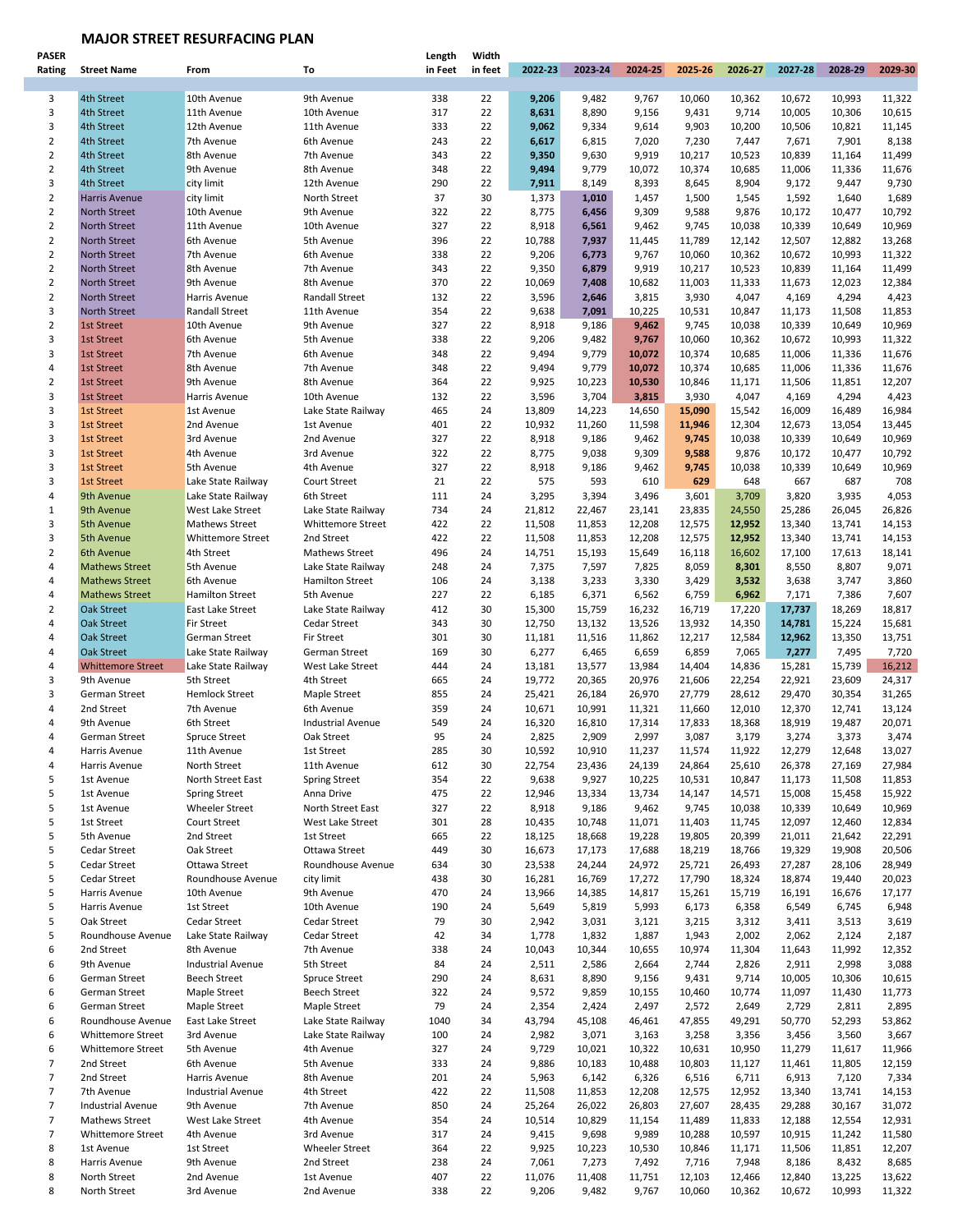| <b>PASER</b> |                         |                    |                                            | Length  | Width   |           |           |         |         |          |              |              |          |
|--------------|-------------------------|--------------------|--------------------------------------------|---------|---------|-----------|-----------|---------|---------|----------|--------------|--------------|----------|
| Rating       | <b>Street Name</b>      | From               | To                                         | in Feet | in feet | 2022-23   | 2023-24   | 2024-25 | 2025-26 | 2026-27  | 2027-28      | 2028-29      | 2029-30  |
|              |                         |                    |                                            |         |         |           |           |         |         |          |              |              |          |
| 8            | North Street            | 4th Avenue         | 3rd Avenue                                 | 333     | 22      | 9,062     | 9,334     | 9,614   | 9,903   | 10,200   | 10,506       | 10,821       | 11,145   |
| 8            | North Street            | 5th Avenue         | 4th Avenue                                 | 264     | 22      | 7,192     | 7,408     | 7,630   | 7,859   | 8,095    | 8,338        | 8,588        | 8,846    |
| 9            | 1st Avenue              | Anna Drive         | Roberta Drive                              | 338     | 22      | 9,206     | 9,482     | 9,767   | 10,060  | 10,362   | 10,672       | 10,993       | 11,322   |
| 9            | 1st Avenue              | <b>Manor Drive</b> | <b>Hemlock Street</b>                      | 512     | 22      | 13,953    | 14,372    | 14,803  | 15,247  | 15,704   | 16,175       | 16,661       | 17,160   |
| 9            | 1st Avenue              | Roberta Drive      | <b>Sunset Drive</b>                        | 359     | 22      | 9,781     | 10,075    | 10,377  | 10,688  | 11,009   | 11,339       | 11,680       | 12,030   |
| 9            | 1st Avenue              | Sunset Drive       | Manor Drive                                | 359     | 22      | 9,781     | 10,075    | 10,377  | 10,688  | 11,009   | 11,339       | 11,680       | 12,030   |
| 9            | 5th Avenue              | 1st Street         | North Street                               | 665     | 24      | 19,772    | 20,365    | 20,976  | 21,606  | 22,254   | 22,921       | 23,609       | 24,317   |
| 9            | 5th Avenue              | North Street       | Roberta Drive                              | 1352    | 24      | 40,172    | 41,377    | 42,619  | 43,897  | 45,214   | 46,570       | 47,968       | 49,407   |
| 9            | 5th Avenue              | Roberta Drive      | <b>Hemlock Street</b>                      | 1373    | 24      | 40,800    | 42,024    | 43,284  | 44,583  | 45,921   | 47,298       | 48,717       | 50,179   |
| 9            | <b>Mathews Street</b>   | Lake State Railway | 4th Avenue                                 | 58      | 24      | 1,726     | 1,778     | 1,831   | 1,886   | 1,943    | 2,001        | 2,061        | 2,123    |
|              |                         |                    |                                            |         |         |           |           |         |         |          |              |              |          |
|              | <b>CURBS AND GRAVEL</b> |                    |                                            |         |         |           |           |         |         |          |              |              |          |
|              |                         |                    |                                            |         |         | 14,823    | 11,170    | 11,283  | 7,867   | $\bf{0}$ | $\mathbf{0}$ |              |          |
|              |                         |                    |                                            |         |         | (26, 859) | (28, 372) |         |         |          |              |              |          |
|              |                         |                    | TOTAL OF PROJECTS IDENTIFIED FOR EACH YEAR |         |         | 75,094    | 63,931    | 38,142  | 36,239  | 44,699   | 52,757       | $\mathbf{0}$ | $\bf{0}$ |
|              |                         |                    |                                            |         |         |           |           |         |         |          |              |              |          |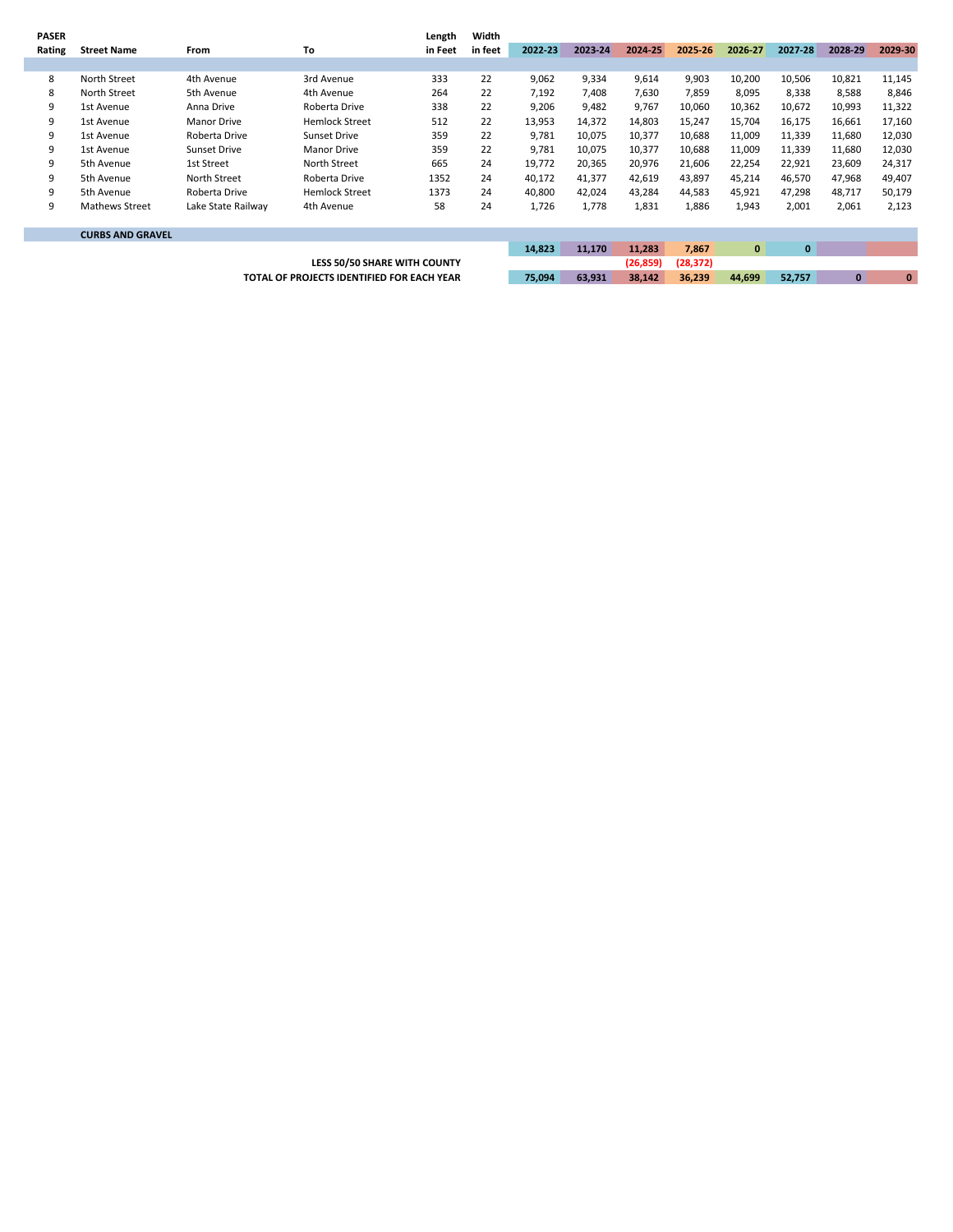### **Major Street PASER Ratings**





The PASER (Pavement Surface Evaluation and Rating) system rates each road segment on a scale of 1-10, with one being the worst condition and ten being the best condition. The ratings can give an idea of what the expected remaining service life of a roadway is, as well as aid in developing the appropriate maintenance activities.

#### **Ratings Required Maintenance**

- 9 and 10 preventative maintenance including asphalt rejuvenators
- 7 and 8 routine maintenance including crack sealing
- 5 and 6 non-structural preservation including surface treatments
- 3 and 4 reactive maintenance including mill/overlay procedures
- 1 and 2 reconstruction

Tawas City began using PASER ratings for streets in the fall of 2015 and staff continues to update the ratings on an annual basis. The PASER ratings are a valuable tool in the decision making process. We can plan the budget with confidence, knowing there is a planned approach in identifying and prioritizing road projects and applying the right fix to the right pavement at the right time.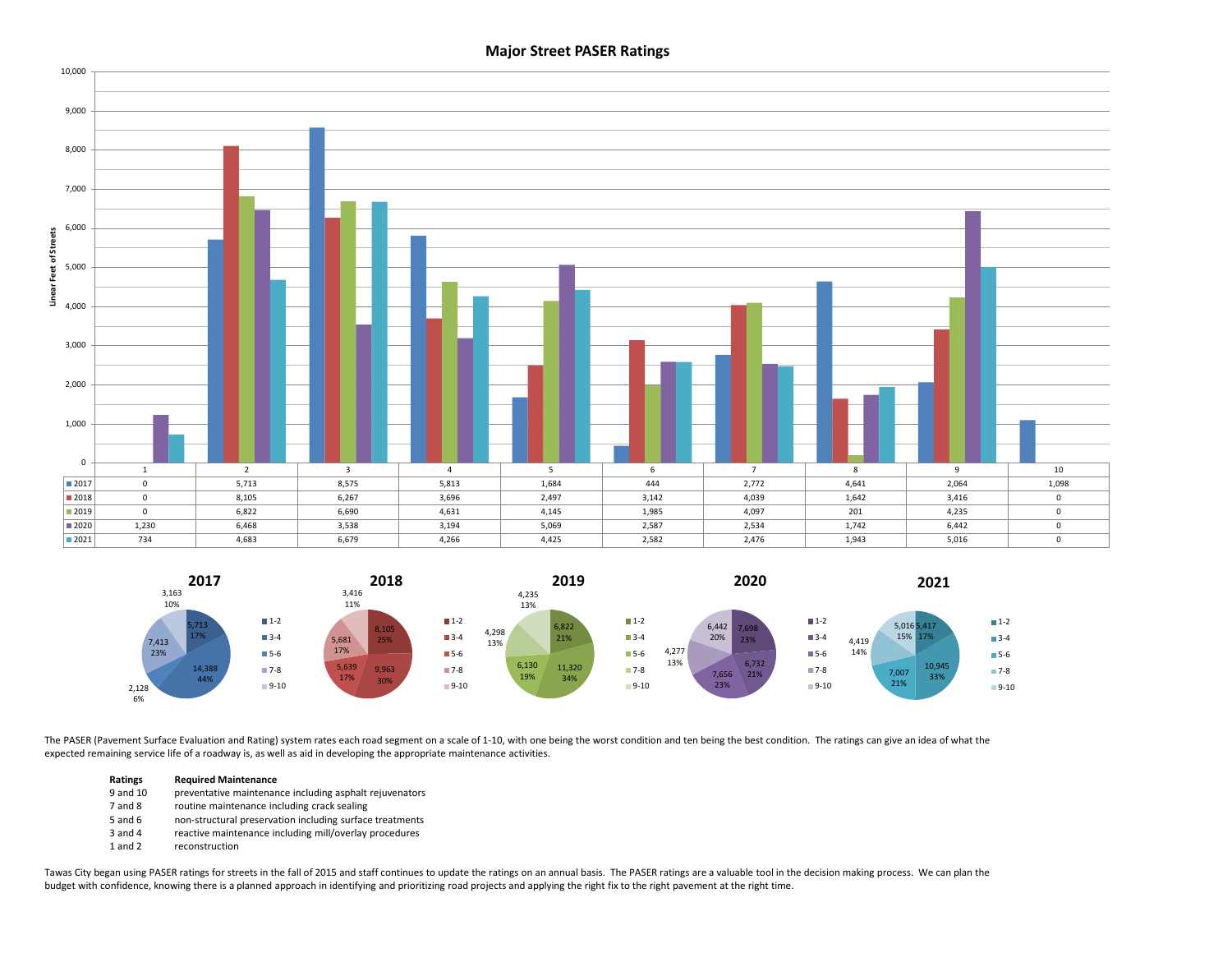# **LOCAL STREET RESURFACING PLAN**

| <b>PASER</b>   |                        |                          |                          | Length  | Width   |        |        |                                                 |        |        |        |         |         |
|----------------|------------------------|--------------------------|--------------------------|---------|---------|--------|--------|-------------------------------------------------|--------|--------|--------|---------|---------|
| Rating         | <b>Street Name</b>     | From                     | To                       | in Feet | in feet |        |        | 2022-23 2023-24 2024-25 2025-26 2026-27 2027-28 |        |        |        | 2028-29 | 2029-30 |
|                |                        |                          |                          |         |         |        |        |                                                 |        |        |        |         |         |
|                |                        |                          |                          |         |         |        |        |                                                 |        |        |        |         |         |
| 1              | 10th Avenue            | 4th Street               | dead end or start        | 565     | 22      | 15,391 | 15,853 | 16,329                                          | 16,819 | 17,323 | 17,843 | 18,378  | 18,930  |
| $\mathbf{1}$   | 10th Avenue            | 5th Street               | 4th Street               | 655     | 22      | 17,844 | 18,380 | 18,931                                          | 19,499 | 20,084 | 20,687 | 21,307  | 21,946  |
| $\mathbf{1}$   | 11th Avenue            | 4th Street               | 5th Street               | 655     | 22      | 17,837 | 18,372 | 18,923                                          | 19,491 | 20,076 | 20,678 | 21,298  | 21,937  |
| $\mathbf{1}$   | 2nd Street             | 3rd Avenue               | 2nd Avenue               | 312     | 22      | 8,487  | 8,742  | 9,004                                           | 9,274  | 9,552  | 9,839  | 10,134  | 10,438  |
| $\mathbf{1}$   | 2nd Street             | 4th Avenue               | 3rd Avenue               | 322     | 22      | 8,775  | 9,038  | 9,309                                           | 9,588  | 9,876  | 10,172 | 10,477  | 10,792  |
| $\mathbf{1}$   |                        |                          |                          | 660     | 22      |        |        |                                                 |        |        |        |         |         |
|                | 3rd Avenue             | 1st Street               | North Street             |         |         | 17,981 | 18,520 | 19,076                                          | 19,648 | 20,237 | 20,845 | 21,470  | 22,114  |
| $\mathbf{1}$   | 3rd Avenue             | 2nd Street               | 1st Street               | 665     | 22      | 18,125 | 18,668 | 19,228                                          | 19,805 | 20,399 | 21,011 | 21,642  | 22,291  |
| 1              | 3rd Avenue             | Whittemore Street        | 2nd Street               | 412     | 22      | 11,220 | 11,557 | 11,903                                          | 12,260 | 12,628 | 13,007 | 13,397  | 13,799  |
| $\mathbf{1}$   | 10th Avenue            | 1st Street               | North Street             | 644     | 22      | 17,549 | 18,076 | 18,618                                          | 19,176 | 19,752 | 20,344 | 20,955  | 21,583  |
| $\mathbf{1}$   | 11th Avenue            | <b>Harris Avenue</b>     | North Street West        | 454     | 22      | 12,371 | 12,742 | 13,124                                          | 13,518 | 13,923 | 14,341 | 14,771  | 15,214  |
|                |                        |                          |                          |         |         |        |        |                                                 |        |        |        |         |         |
| $\mathbf{1}$   | <b>Townline Road</b>   | <b>Bay Drive</b>         | dead end or start        | 486     | 11      | 6,617  | 6,815  | 7,020                                           | 7,230  | 7,447  | 7,671  | 7,901   | 8,138   |
| $\mathbf{1}$   | <b>Townline Road</b>   | Crocker Boulevard        | <b>Bay Drive</b>         | 512     | 22      | 13,953 | 14,372 | 14,803                                          | 15,247 | 15,704 | 16,175 | 16,661  | 17,160  |
| $\mathbf{1}$   | <b>Townline Road</b>   | West Lake Street         | Crocker Boulevard        | 459     | 22      | 12,515 | 12,890 | 13,277                                          | 13,675 | 14,085 | 14,508 | 14,943  | 15,391  |
| $\mathbf{1}$   | <b>River Street</b>    | German Street            | dead end or start        | 317     | 22      | 8,631  | 8,890  | 9,156                                           | 9,431  | 9,714  | 10,005 | 10,306  | 10,615  |
| $\mathbf{1}$   | <b>River Street</b>    | Jefferson Street         | German Street            | 375     | 22      | 10,213 | 10,519 | 10,835                                          | 11,160 | 11,495 | 11,840 | 12,195  | 12,561  |
| $\mathbf{1}$   | <b>River Street</b>    | North Street             | <b>Spring Street</b>     | 327     | 22      | 8,918  | 9,186  | 9,462                                           | 9,745  | 10,038 | 10,339 | 10,649  | 10,969  |
|                |                        |                          |                          |         |         |        |        |                                                 |        |        |        |         |         |
| $\mathbf{1}$   | <b>River Street</b>    | <b>Spring Street</b>     | Jefferson Street         | 628     | 22      | 17,118 | 17,631 | 18,160                                          | 18,705 | 19,266 | 19,844 | 20,439  | 21,053  |
| $\mathbf{1}$   | 6th Street             | 9th Avenue               | beginning of gravel road | 729     | 22      | 19,851 | 20,446 | 21,060                                          | 21,691 | 22,342 | 23,012 | 23,703  | 24,414  |
| $\mathbf{1}$   | 7th Avenue             | <b>Whittemore Street</b> | dead end or start        | 116     | 22      | 3,160  | 3,255  | 3,353                                           | 3,453  | 3,557  | 3,664  | 3,773   | 3,887   |
| $\mathbf{1}$   | 8th Avenue             | dead end or start        | 2nd Street               | 230     | 22      | 6,266  | 6,454  | 6,648                                           | 6,847  | 7,052  | 7,264  | 7,482   | 7,706   |
| $\mathbf{1}$   | <b>Cedar Street</b>    | <b>Beech Street</b>      | Oak Street               | 322     | 22      | 8,775  |        | 9,309                                           | 9,588  | 9,876  |        | 10,477  | 10,792  |
|                |                        |                          |                          |         |         |        | 9,038  |                                                 |        |        | 10,172 |         |         |
| $\mathbf{1}$   | <b>Cedar Street</b>    | Maple Street             | <b>Beech Street</b>      | 354     | 22      | 9,638  | 9,927  | 10,225                                          | 10,531 | 10,847 | 11,173 | 11,508  | 11,853  |
| $\mathbf{1}$   | <b>Maple Street</b>    | <b>Fir Street</b>        | Cedar Street             | 253     | 22      | 6,905  | 7,112  | 7,325                                           | 7,545  | 7,771  | 8,004  | 8,244   | 8,492   |
| $\mathbf{1}$   | <b>Maple Street</b>    | German Street            | <b>Fir Street</b>        | 333     | 22      | 9,062  | 9,334  | 9,614                                           | 9,903  | 10,200 | 10,506 | 10,821  | 11,145  |
| $\mathbf{1}$   | <b>North Street</b>    | 1st Avenue               | dead end or start        | 385     | 22      | 10,501 | 10,816 | 11,140                                          | 11,474 | 11,819 | 12,173 | 12,538  | 12,915  |
| $\mathbf{1}$   | <b>North Street</b>    | Court Street             | West Lake Street         | 306     | 24      | 9,102  | 9,375  | 9,656                                           | 9,945  | 10,244 | 10,551 | 10,868  | 11,194  |
|                |                        |                          |                          |         |         |        |        |                                                 |        |        |        |         |         |
| 1              | <b>Michigan Street</b> | West Lake Street         | Margo Street             | 449     | 22      | 12,227 | 12,594 | 12,972                                          | 13,361 | 13,761 | 14,174 | 14,600  | 15,038  |
| $\mathbf{1}$   | <b>Woodward Street</b> | West Lake Street         | Margo Street             | 417     | 22      | 11,364 | 11,705 | 12,056                                          | 12,418 | 12,790 | 13,174 | 13,569  | 13,976  |
| $\mathbf{1}$   | <b>Tim Court</b>       | <b>Manor Drive</b>       | dead end or start        | 296     | 22      | 8,055  | 8,297  | 8,546                                           | 8,802  | 9,066  | 9,338  | 9,619   | 9,907   |
| $\overline{2}$ | <b>Manor Drive</b>     | <b>Tim Court</b>         | 1st Avenue               | 407     | 22      | 11,076 | 11,408 | 11,751                                          | 12,103 | 12,466 | 12,840 | 13,225  | 13,622  |
| $\overline{2}$ | <b>Manor Drive</b>     | Victoria Lane            | <b>Tim Court</b>         | 465     | 22      | 12,658 | 13,038 | 13,429                                          | 13,832 | 14,247 | 14,675 | 15,115  | 15,568  |
|                |                        |                          |                          |         |         |        |        |                                                 |        |        |        |         |         |
| $\mathbf{1}$   | 1st Street             | 12th Avenue              | Harris Avenue            | 533     | 22      | 14,528 | 14,964 | 15,413                                          | 15,876 | 16,352 | 16,842 | 17,348  | 17,868  |
| 1              | 6th Avenue             | 1st Street               | North Street             | 655     | 22      | 17,837 | 18,372 | 18,923                                          | 19,491 | 20,076 | 20,678 | 21,298  | 21,937  |
| $\mathbf{1}$   | Court Street           | dead end or start        | 1st Street               | 618     | 22      | 16,830 | 17,335 | 17,855                                          | 18,391 | 18,942 | 19,511 | 20,096  | 20,699  |
| $\mathbf{1}$   | <b>Grove Street</b>    | <b>Hilltop Road</b>      | Elms Avenue              | 544     | 22      | 14,816 | 15,261 | 15,718                                          | 16,190 | 16,676 | 17,176 | 17,691  | 18,222  |
| $\mathbf{1}$   | <b>River Street</b>    | Lake State Railway       | North Street             | 480     | 22      | 13,090 | 13,483 | 13,887                                          | 14,304 | 14,733 | 15,175 | 15,630  | 16,099  |
| 1              | <b>Riverview Court</b> | <b>Spring Street</b>     | dead end or start        | 306     | 22      | 8,343  | 8,593  | 8,851                                           | 9,117  | 9,390  | 9,672  | 9,962   | 10,261  |
|                |                        |                          |                          |         |         |        |        |                                                 |        |        |        |         |         |
| 1              | <b>Spring Street</b>   | 1st Avenue               | <b>Riverview Court</b>   | 264     | 22      | 7,192  | 7,408  | 7,630                                           | 7,859  | 8,095  | 8,338  | 8,588   | 8,846   |
| 1              | <b>Spring Street</b>   | Court Street             | Lake State Railway       | 16      | 22      | 432    | 444    | 458                                             | 472    | 486    | 500    | 515     | 531     |
| $\overline{2}$ | 2nd Avenue             | 2nd Street               | 1st Street               | 665     | 22      | 18,125 | 18,668 | 19,228                                          | 19,805 | 20,399 | 21,011 | 21,642  | 22,291  |
| $\overline{2}$ | 2nd Avenue             | dead end or start        | 2nd Street               | 671     | 22      | 18,268 | 18,816 | 19,381                                          | 19,962 | 20,561 | 21,178 | 21,813  | 22,468  |
| $\overline{2}$ | <b>Fir Street</b>      | <b>Beech Street</b>      | Oak Street               | 312     | 22      | 8,487  | 8,742  | 9,004                                           | 9,274  | 9,552  | 9,839  | 10,134  | 10,438  |
|                |                        |                          |                          |         |         |        |        |                                                 |        |        |        |         |         |
| $\overline{2}$ | Grove Street           | Margo Street             | Elms Avenue              | 354     | 22      | 9,638  | 9,927  | 10,225                                          | 10,531 | 10,847 | 11,173 | 11,508  | 11,853  |
| $\overline{2}$ | Margo Street           | Grove Street             | Nanette Street           | 401     | 22      | 10,932 | 11,260 | 11,598                                          | 11,946 | 12,304 | 12,674 | 13,054  | 13,445  |
| $\overline{2}$ | Margo Street           | Grove Street             | city limit               | 227     | 22      | 6,185  | 6,371  | 6,562                                           | 6,759  | 6,962  | 7,171  | 7,386   | 7,607   |
| $\overline{2}$ | <b>Sunset Drive</b>    | Victoria Lane            | 1st Avenue               | 871     | 22      | 23,735 | 24,447 | 25,180                                          | 25,935 | 26,713 | 27,515 | 28,340  | 29,190  |
| $\overline{2}$ | Victoria Lane          | dead end or start        | Anna Drive               | 79      | 22      | 2,158  | 2,222  | 2,289                                           | 2,358  | 2,428  | 2,501  | 2,576   | 2,654   |
| 2              | Victoria Lane          | Manor Drive              | <b>Hemlock Street</b>    | 803     | 22      | 21,865 | 22,520 | 23,196                                          | 23,892 | 24,609 | 25,347 | 26,107  | 26,891  |
|                |                        |                          |                          |         |         |        |        |                                                 |        |        |        |         |         |
| $\overline{2}$ | Victoria Lane          | Roberta Drive            | Sunset Drive             | 185     | 22      | 5,035  | 5,186  | 5,341                                           | 5,501  | 5,666  | 5,836  | 6,012   | 6,192   |
| 2              | Victoria Lane          | <b>Sunset Drive</b>      | Manor Drive              | 359     | 22      | 9,782  | 10,075 | 10,377                                          | 10,689 | 11,009 | 11,339 | 11,680  | 12,030  |
| 3              | 11th Avenue            | 4th Street               | dead end or start        | 576     | 22      | 15,679 | 16,150 | 16,634                                          | 17,133 | 17,647 | 18,176 | 18,722  | 19,283  |
| 3              | 1st Street             | Meadowview Road          | 12th Avenue              | 169     | 22      | 4,603  | 4,741  | 4,883                                           | 5,030  | 5,181  | 5,336  | 5,496   | 5,661   |
| 3              | Anna Drive             | John Street              | 1st Avenue               | 433     | 22      | 11,795 | 12,149 | 12,514                                          | 12,889 | 13,276 | 13,674 | 14,084  | 14,507  |
| 3              | Anna Drive             | Victoria Lane            | John Street              | 359     | 22      | 9,782  | 10,075 | 10,377                                          | 10,689 | 11,009 | 11,339 | 11,680  | 12,030  |
| 3              |                        |                          |                          |         |         |        |        |                                                 |        |        |        |         |         |
|                | <b>Beech Street</b>    | Cedar Street             | dead end or start        | 253     | 22      | 6,905  | 7,112  | 7,325                                           | 7,545  | 7,771  | 8,004  | 8,244   | 8,492   |
| 3              | Court Street           | North Street             | <b>Birch Street</b>      | 407     | 22      | 11,076 | 11,408 | 11,751                                          | 12,103 | 12,466 | 12,840 | 13,225  | 13,622  |
| 3              | <b>Court Street</b>    | <b>River Street</b>      | North Street             | 496     | 28      | 17,209 | 17,725 | 18,257                                          | 18,805 | 19,369 | 19,950 | 20,549  | 21,165  |
| 3              | <b>Court Street</b>    | Wheeler Street           | <b>River Street</b>      | 370     | 28      | 12,815 | 13,200 | 13,596                                          | 14,004 | 14,424 | 14,856 | 15,302  | 15,761  |
| 3              | Elms Avenue            | Margo Street             | Elms Avenue              | 74      | 22      | 2,014  | 2,074  | 2,136                                           | 2,201  | 2,267  | 2,335  | 2,405   | 2,477   |
| 3              | German Street          | Murphy Street            | <b>Hemlock Street</b>    | 111     | 29      | 3,982  | 4,101  | 4,224                                           | 4,351  | 4,482  | 4,616  | 4,755   | 4,897   |
|                |                        |                          |                          |         |         |        |        |                                                 |        |        |        |         |         |
| 3              | German Street          | <b>River Street</b>      | Murphy Street            | 312     | 22      | 8,487  | 8,742  | 9,004                                           | 9,274  | 9,552  | 9,839  | 10,134  | 10,438  |
| 3              | Margo Street           | Michigan Street          | dead end or start        | 327     | 22      | 8,918  | 9,186  | 9,462                                           | 9,745  | 10,038 | 10,339 | 10,649  | 10,969  |
| 3              | Margo Street           | Nanette Street           | <b>Woodward Street</b>   | 1378    | 22      | 37,544 | 38,670 | 39,830                                          | 41,025 | 42,256 | 43,523 | 44,829  | 46,174  |
| 3              | Margo Street           | <b>Woodward Street</b>   | Michigan Street          | 797     | 22      | 21,721 | 22,372 | 23,043                                          | 23,735 | 24,447 | 25,180 | 25,936  | 26,714  |
| 3              | Nanette Street         | Elms Avenue              | Margo Street             | 554     | 22      | 15,104 | 15,557 | 16,024                                          | 16,504 | 16,999 | 17,509 | 18,035  | 18,576  |
| 3              | North Street           | Lake State Railway       | Court Street             | 26      | 22      | 719    | 741    | 763                                             | 786    | 809    | 834    | 859     | 885     |
|                |                        |                          |                          |         |         |        |        |                                                 |        |        |        |         |         |
| 3              | Ottawa Street          | Cedar Street             | city limit               | 375     | 22      | 10,213 | 10,519 | 10,835                                          | 11,160 | 11,495 | 11,840 | 12,195  | 12,561  |
| 3              | <b>Wheeler Street</b>  | Court Street             | Lake State Railway       | 16      | 22      | 432    | 444    | 458                                             | 472    | 486    | 500    | 515     | 531     |
| 3              | Wheeler Street         | Lake State Railway       | dead end or start        | 301     | 22      | 8,199  | 8,445  | 8,699                                           | 8,959  | 9,228  | 9,505  | 9,790   | 10,084  |
| 4              | 10th Avenue            | Harris Avenue            | 2nd Street               | 480     | 22      | 13,090 | 13,483 | 13,887                                          | 14,304 | 14,733 | 15,175 | 15,630  | 16,099  |
| 4              | 1st Avenue             | dead end or start        | 1st Street               | 301     | 22      | 8,199  | 8,445  | 8,699                                           | 8,959  | 9,228  | 9,505  | 9,790   | 10,084  |
| 4              | 8th Avenue             | 2nd Street               | 1st Street               | 660     | 22      | 17,981 | 18,520 | 19,076                                          | 19,648 | 20,237 | 20,845 | 21,470  | 22,114  |
|                |                        |                          |                          |         |         |        |        |                                                 |        |        |        |         |         |
| 4              | <b>Beech Street</b>    | East Lake Street         | Lake State Railway       | 306     | 22      | 8,343  | 8,593  | 8,851                                           | 9,117  | 9,390  | 9,672  | 9,962   | 10,261  |
| 4              | <b>Court Street</b>    | <b>Birch Street</b>      | <b>Hemlock Street</b>    | 391     | 22      | 10,645 | 10,964 | 11,293                                          | 11,632 | 11,981 | 12,340 | 12,710  | 13,091  |
| 4              | Elms Avenue            | Grove Street             | Nanette Street           | 269     | 22      | 7,336  | 7,556  | 7,783                                           | 8,016  | 8,257  | 8,505  | 8,760   | 9,023   |
| 4              | <b>Fir Street</b>      | Maple Street             | <b>Beech Street</b>      | 338     | 22      | 9,206  | 9,482  | 9,767                                           | 10,060 | 10,362 | 10,672 | 10,993  | 11,322  |
| 4              | Spruce Street          | <b>Beech Street</b>      | German Street            | 253     | 22      | 6,905  | 7,112  | 7,325                                           | 7,545  | 7,771  | 8,004  | 8,244   | 8,492   |
|                |                        |                          |                          |         |         |        |        |                                                 |        |        |        |         |         |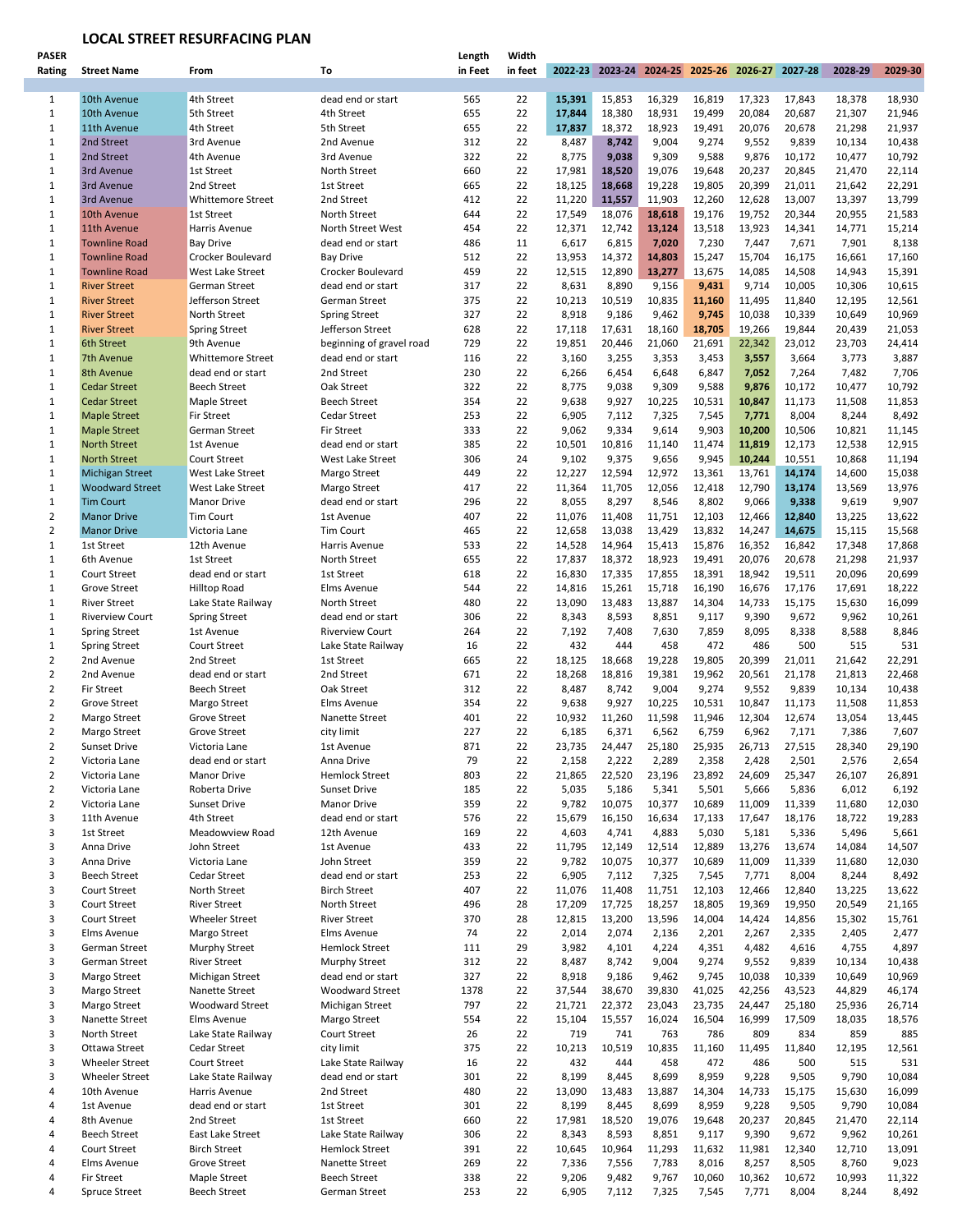| <b>PASER</b>   |                                            |                                  |                                         | Length      | Width    |                  |                |                                                 |                  |                 |                 |                  |                 |
|----------------|--------------------------------------------|----------------------------------|-----------------------------------------|-------------|----------|------------------|----------------|-------------------------------------------------|------------------|-----------------|-----------------|------------------|-----------------|
| Rating         | <b>Street Name</b>                         | From                             | To                                      | in Feet     | in feet  |                  |                | 2022-23 2023-24 2024-25 2025-26 2026-27 2027-28 |                  |                 |                 | 2028-29          | 2029-30         |
|                |                                            |                                  |                                         |             |          |                  |                |                                                 |                  |                 |                 |                  |                 |
| 4              | <b>Wheeler Street</b>                      | West Lake Street                 | Court Street                            | 296         | 22       | 8,055            | 8,297          | 8,546                                           | 8,802            | 9,066           | 9,338           | 9,619            | 9,907           |
| 5              | 4th Avenue                                 | 1st Street                       | North Street                            | 655         | 22       | 17,837           | 18,372         | 18,923                                          | 19,491           | 20,076          | 20,678          | 21,298           | 21,937          |
| 5              | 6th Avenue                                 | 2nd Street                       | 1st Street                              | 660         | 22       | 17,981           | 18,520         | 19,076                                          | 19,648           | 20,237          | 20,845          | 21,470           | 22,114          |
| 5              | 7th Avenue                                 | 1st Street                       | 2nd Street                              | 665         | 22       | 18,125           | 18,668         | 19,228                                          | 19,805           | 20,399          | 21,011          | 21,642           | 22,291          |
| 5              | 7th Avenue                                 | 2nd Street                       | Whittemore Street                       | 422         | 22       | 11,508           | 11,853         | 12,208                                          | 12,575           | 12,952          | 13,341          | 13,741           | 14,153          |
| 5<br>5         | 7th Avenue                                 | North Street                     | 1st Street                              | 644         | 22       | 17,549           | 18,076         | 18,618                                          | 19,176           | 19,752          | 20,344          | 20,955           | 21,583          |
| 5              | 8th Avenue                                 | 1st Street                       | North Street                            | 644<br>1975 | 22<br>22 | 17,549           | 18,076         | 18,618                                          | 19,176           | 19,752          | 20,344          | 20,955           | 21,583          |
| 5              | <b>Bay Drive</b><br><b>Beech Street</b>    | Elms Avenue                      | West Lake Street<br><b>Court Street</b> | 21          | 22       | 53,798<br>575    | 55,412<br>593  | 57,075<br>610                                   | 58,787<br>629    | 60,550<br>648   | 62,367<br>667   | 64,238<br>687    | 66,165<br>708   |
| 5              | Court Street                               | Lake State Railway<br>1st Street | <b>Wheeler Street</b>                   | 359         | 28       |                  | 12,823         | 13,207                                          |                  | 14,012          | 14,432          | 14,865           | 15,311          |
| 5              | Court Street                               | <b>Hemlock Street</b>            |                                         | 465         | 20       | 12,449<br>11,508 | 11,853         | 12,208                                          | 13,604<br>12,575 | 12,952          | 13,341          | 13,741           | 14,153          |
| 5              | Court Street                               | <b>Maple Street</b>              | Maple Street<br><b>Beech Street</b>     | 364         | 20       | 9,023            | 9,294          | 9,573                                           | 9,860            | 10,156          | 10,460          | 10,774           | 11,097          |
| 5              | Crocker Boulevard                          | <b>Townline Road</b>             | Elms Avenue                             | 502         | 22       | 13,665           | 14,075         | 14,498                                          | 14,932           | 15,380          | 15,842          | 16,317           | 16,807          |
| 5              | Elms Avenue                                | Crocker Boulevard                | <b>Bay Drive</b>                        | 560         | 22       | 15,248           | 15,705         | 16,176                                          | 16,662           | 17,161          | 17,676          | 18,206           | 18,753          |
| 5              | Elms Avenue                                | <b>West Lake Street</b>          | Crocker Boulevard                       | 275         | 22       | 7,480            | 7,704          | 7,936                                           | 8,174            | 8,419           | 8,671           | 8,931            | 9,199           |
| 5              | <b>Spruce Street</b>                       | <b>Maple Street</b>              | <b>Beech Street</b>                     | 385         | 22       | 10,501           | 10,816         | 11,140                                          | 11,474           | 11,819          | 12,173          | 12,538           | 12,915          |
| 5              | Victoria Lane                              | Anna Drive                       | Roberta Drive                           | 327         | 22       | 8,918            | 9,186          | 9,462                                           | 9,745            | 10,038          | 10,339          | 10,649           | 10,969          |
| 5              | Victoria Lane                              | Roberta Drive                    | Roberta Drive                           | 190         | 22       | 5,178            | 5,334          | 5,494                                           | 5,659            | 5,828           | 6,003           | 6,183            | 6,369           |
| 5              | <b>Whittemore Street</b>                   | 6th Avenue                       | 5th Avenue                              | 338         | 22       | 9,206            | 9,482          | 9,767                                           | 10,060           | 10,362          | 10,672          | 10,993           | 11,322          |
| 5              | <b>Whittemore Street</b>                   | 7th Avenue                       | 6th Avenue                              | 354         | 22       | 9,638            | 9,927          | 10,225                                          | 10,531           | 10,847          | 11,173          | 11,508           | 11,853          |
| 6              | 4th Avenue                                 | Lake State Railway               | <b>Whittemore Street</b>                | 306         | 22       | 8,343            | 8,593          | 8,851                                           | 9,117            | 9,390           | 9,672           | 9,962            | 10,261          |
| 6              | 9th Avenue                                 | 1st Street                       | North Street                            | 475         | 22       | 12,946           | 13,334         | 13,735                                          | 14,147           | 14,571          | 15,008          | 15,458           | 15,922          |
| 6              | 9th Avenue                                 | Harris Avenue                    | 1st Street                              | 475         | 22       | 12,946           | 13,334         | 13,735                                          | 14,147           | 14,571          | 15,008          | 15,458           | 15,922          |
| 6              | <b>Bay Drive</b>                           | <b>Townline Road</b>             | <b>Elms Avenue</b>                      | 459         | 22       | 12,515           | 12,890         | 13,277                                          | 13,675           | 14,085          | 14,508          | 14,943           | 15,391          |
| 6              | Elms Avenue                                | Nanette Street                   | West Lake Street                        | 275         | 22       | 7,480            | 7,704          | 7,936                                           | 8,174            | 8,419           | 8,671           | 8,931            | 9,199           |
| $\overline{7}$ | 2nd Street                                 | 10th Avenue                      | Harris Avenue                           | 512         | 22       | 13,953           | 14,372         | 14,803                                          | 15,247           | 15,704          | 16,175          | 16,661           | 17,160          |
| 7              | 4th Avenue                                 | <b>Whittemore Street</b>         | 2nd Street                              | 428         | 22       | 11,652           | 12,001         | 12,361                                          | 12,732           | 13,114          | 13,507          | 13,913           | 14,330          |
| $\overline{7}$ | <b>Birch Street</b>                        | <b>West Lake Street</b>          | <b>Court Street</b>                     | 306         | 22       | 8,343            | 8,593          | 8,851                                           | 9,117            | 9,390           | 9,672           | 9,962            | 10,261          |
| $\overline{7}$ | <b>Hilltop Road</b>                        | <b>Townline Road</b>             | <b>Grove Street</b>                     | 195         | 22       | 5,322            | 5,482          | 5,646                                           | 5,816            | 5,990           | 6,170           | 6,355            | 6,546           |
| 8              | 2nd Street                                 | 5th Avenue                       | 4th Avenue                              | 327         | 22       | 8,918            | 9,186          | 9,462                                           | 9,745            | 10,038          | 10,339          | 10,649           | 10,969          |
| 8              | 4th Avenue                                 | 2nd Street                       | 1st Street                              | 660         | 22       | 17,981           | 18,520         | 19,076                                          | 19,648           | 20,237          | 20,845          | 21,470           | 22,114          |
| 8              | <b>Beech Street</b>                        | Fir Street                       | Cedar Street                            | 333         | 22       | 9,062            | 9,334          | 9,614                                           | 9,903            | 10,200          | 10,506          | 10,821           | 11,145          |
| 8              | <b>Murphy Street</b>                       | North Street                     | <b>Spring Street</b>                    | 338         | 22       | 9,206            | 9,482          | 9,767                                           | 10,060           | 10,362          | 10,672          | 10,993           | 11,322          |
| 8              | <b>Spring Street</b>                       | <b>River Street</b>              | <b>Murphy Street</b>                    | 317         | 22       | 8,631            | 8,890          | 9,156                                           | 9,431            | 9,714           | 10,005          | 10,306           | 10,615          |
| 8              | <b>Wheeler Street</b>                      | 1st Avenue                       | dead end or start                       | 248         | 22       | 6,761            | 6,964          | 7,172                                           | 7,388            | 7,609           | 7,838           | 8,073            | 8,315           |
| 9              | 12th Avenue                                | 5th Street                       | 4th Street                              | 649         | 22       | 17,693           | 18,224         | 18,771                                          | 19,334           | 19,914          | 20,511          | 21,126           | 21,760          |
| 9              | 2nd Avenue                                 | 1st Street                       | <b>North Street</b>                     | 148         | 22       | 4,028            | 4,149          | 4,273                                           | 4,401            | 4,533           | 4,669           | 4,809            | 4,954           |
| 9              | 6th Avenue                                 | <b>Mathews Street</b>            | <b>Whittemore Street</b>                | 417         | 22       | 11,364           | 11,705         | 12,056                                          | 12,418           | 12,790          | 13,174          | 13,569           | 13,976          |
| 9              | 6th Avenue                                 | <b>Whittemore Street</b>         | 2nd Street                              | 422         | 22       | 11,508           | 11,853         | 12,208                                          | 12,575           | 12,952          | 13,341          | 13,741           | 14,153          |
| 9              | <b>Beech Street</b>                        | <b>Court Street</b>              | <b>Spruce Street</b>                    | 285         | 22       | 7,768            | 8,001          | 8,241                                           | 8,488            | 8,743           | 9,005           | 9,275            | 9,553           |
| 9              | <b>Beech Street</b>                        | German Street                    | <b>Fir Street</b>                       | 322         | 22       | 8,775            | 9,038          | 9,309                                           | 9,588            | 9,876           | 10,172          | 10,477           | 10,792          |
| 9<br>9         | <b>Beech Street</b>                        | <b>Spruce Street</b>             | German Street                           | 111         | 22       | 3,021            | 3,111          | 3,205                                           | 3,301            | 3,400           | 3,502           | 3,607            | 3,715           |
| 9              | North Street<br>North Street               | <b>Murphy Street</b>             | Lake State Railway                      | 253<br>312  | 22<br>22 | 6,905            | 7,112<br>8,742 | 7,325<br>9,004                                  | 7,545<br>9,274   | 7,771           | 8,004           | 8,244            | 8,492<br>10,438 |
| 9              |                                            | <b>River Street</b>              | <b>Murphy Street</b>                    | 444         | 22       | 8,487<br>12,083  | 12,446         | 12,819                                          | 13,203           | 9,552<br>13,600 | 9,839<br>14,008 | 10,134<br>14,428 | 14,861          |
| 9              | Roberta Drive<br>Roberta Drive             | 5th Avenue<br>John Street        | Victoria Lane<br>1st Avenue             | 797         | 22       | 21,721           | 22,372         | 23,043                                          | 23,735           | 24,447          | 25,180          | 25,936           | 26,714          |
| 9              | Roberta Drive                              | Victoria Lane                    | John Street                             | 375         | 22       | 10,213           | 10,519         | 10,835                                          | 11,160           | 11,495          | 11,840          | 12,195           | 12,561          |
| 9              | <b>Spring Street</b>                       | <b>Murphy Street</b>             | dead end or start                       | 359         | 22       | 9,782            | 10,075         | 10,377                                          | 10,689           | 11,009          | 11,339          | 11,680           | 12,030          |
|                |                                            |                                  |                                         |             |          |                  |                |                                                 |                  |                 |                 |                  |                 |
|                | <b>CURBS AND GRAVEL</b>                    |                                  |                                         |             |          |                  |                |                                                 |                  |                 |                 |                  |                 |
|                |                                            |                                  |                                         |             |          | 10.540           | 16,400         | 8,951                                           | 9.775            | 15,000          | 6,250           |                  |                 |
|                |                                            |                                  |                                         |             |          | 61,612           | 82,925         | 75,793                                          |                  |                 |                 |                  |                 |
|                | TOTAL OF PROJECTS IDENTIFIED FOR EACH YEAR |                                  |                                         |             |          |                  |                |                                                 | 58,816           | 86,366          | 70.451          | $\bf{0}$         | $\mathbf 0$     |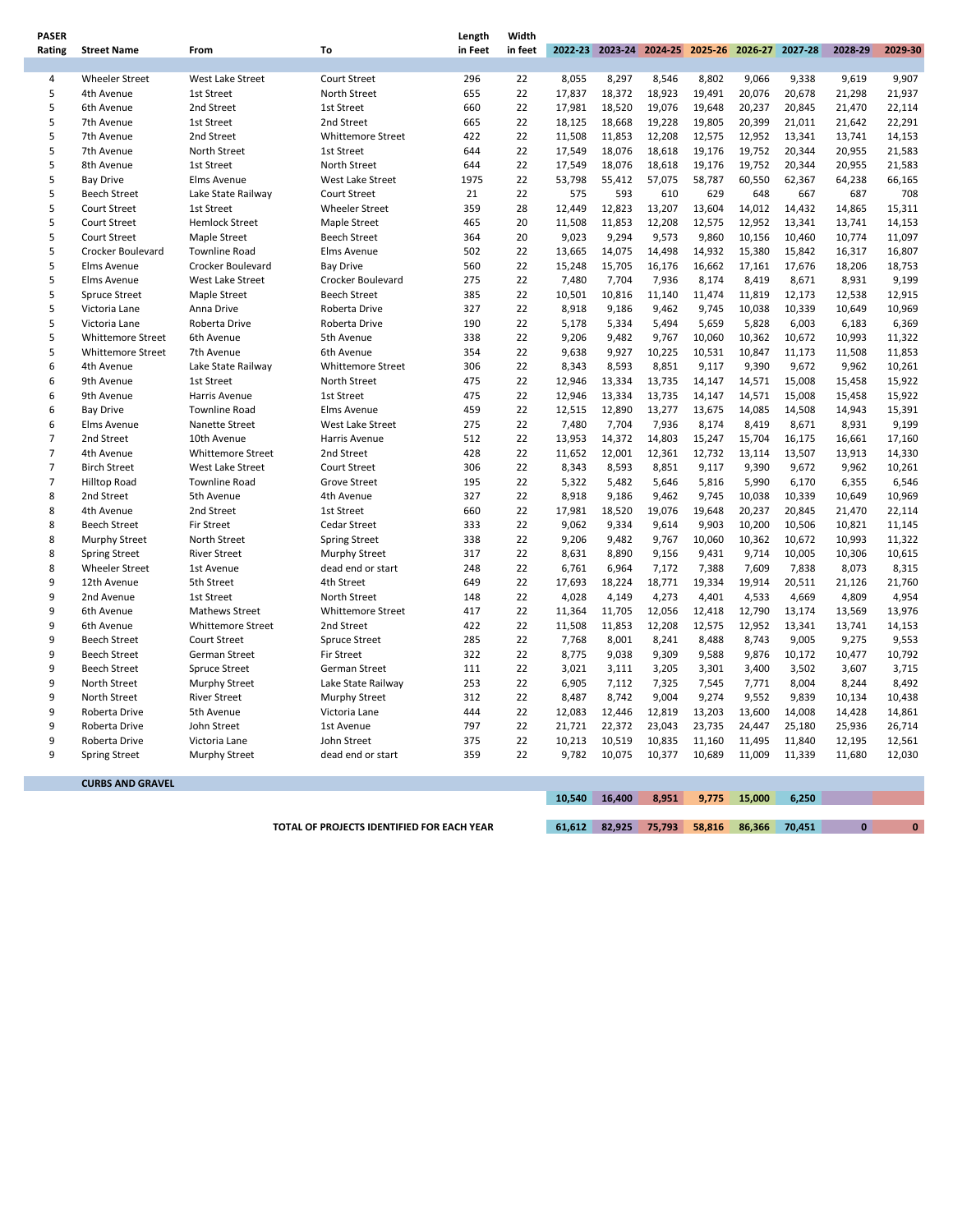

## **Local Street PASER Ratings**



The PASER (Pavement Surface Evaluation and Rating) system rates each road segment on a scale of 1-10, with one being the worst condition and ten being the best condition. The ratings can give an idea of what the expected remaining service life of a roadway is, as well as aid in developing the appropriate maintenance activities.

#### **Ratings Required Maintenance**

- 9 and 10 preventative maintenance including asphalt rejuvenators
- 7 and 8 routine maintenance including crack sealing
- 5 and 6 non-structural preservation including surface treatments
- 3 and 4 reactive maintenance including mill/overlay procedures
- 1 and 2 reconstruction

Tawas City began using PASER ratings for streets in the fall of 2015 and staff continues to update the ratings on an annual basis. The PASER ratings are a valuable tool in the decision making process. We can plan the budget with confidence knowing there is a planned approach in identifying and prioritizing road projects and applying the right fix to the right fiavement at the right time